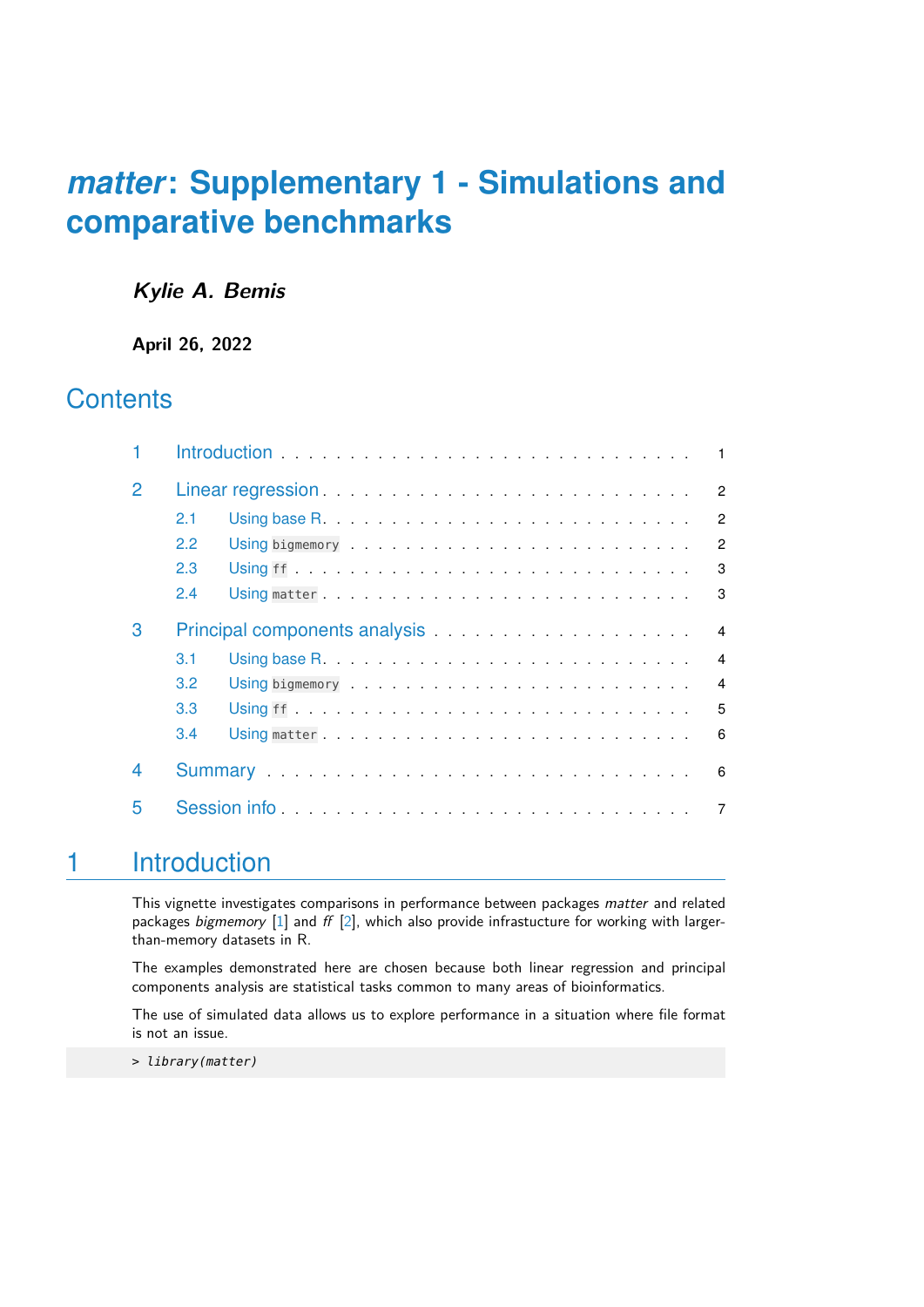# 2 Linear regression

```
> set.seed(81216)
> chunksize <- 10000
> n <- 1.5e7
> p < -9> b < -runif(p)
> names(b) <- paste\theta("x", 1:p)
> data <- data.frame(y=rnorm(n), check.rows=FALSE)
> for ( nm in names(b) ) {
+ xi < -rnorm(n)+ data[[nm]] <- xi
+ data[["y"]] <- data[["y"]] + xi * b[nm]
+ }
> fm \leq as. formula(paste\theta("y \sim ", paste\theta(names(b), collapse=' + ");> lm.prof \leq list()
```
## <span id="page-1-0"></span>2.1 Using base R

```
> lm.prof[["base"]] <- profmem({
+
+ base.out <- lm(fm, data=data)
+
+ })
> rm(base.out)
> gc()
```

```
> print(lm.prof[["base"]])
  start (MB) finish (MB) max used (MB) overhead (MB) time (sec)
    1328.700 5582.900 7023.200 1440.300 33.299
```
## 2.2 Using bigmemory

```
> library(bigmemory)
> library(biganalytics)
> backingfile <- "lm-ex.bin"
> backingpath <- tempdir()
> descriptorfile <- "lm-ex.desc"
> data.bm <- filebacked.big.matrix(nrow=n, ncol=p + 1,
+ backingfile=backingfile,
+ backingpath=backingpath,
+ descriptorfile=descriptorfile,
+ dimnames=list(NULL, c("y", names(b))),
+ type="double")
> for ( nm in names(data) )
+ data.bm[,nm] <- data[[nm]]
```

```
> rm(data)
```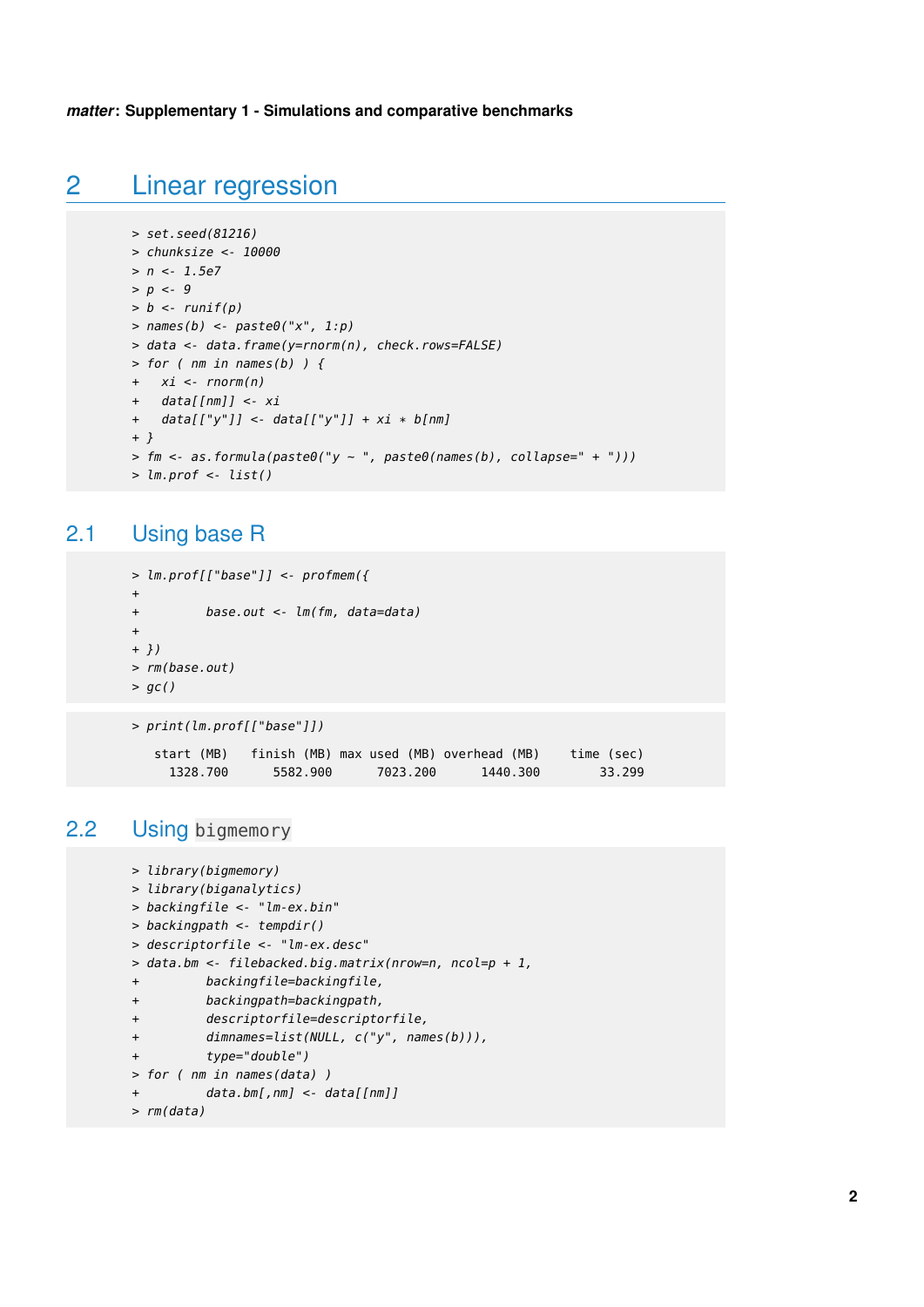```
> gc()
> lm.prof[["bigmemory"]] <- profmem({
+
+ bm.out <- biglm.big.matrix(fm, data=data.bm, chunksize=chunksize)
+
+ })
> rm(bm.out)
> gc()
> print(lm.prof[["bigmemory"]])
   start (MB) finish (MB) max used (MB) overhead (MB) time (sec)
```
<span id="page-2-0"></span>388.900 389.200 4383.700 3994.500 21.557

```
2.3 Using ff
```

```
> library(ff)
> library(ffbase)
> data.ff <- ff(filename=paste0(backingpath, "/", backingfile),
+ vmode="double", dim=c(n, p + 1),
+ dimnames=list(NULL, c("y", names(b))))
> data.ff <- as.ffdf(data.ff)
> lm.prof[["ff"]] <- profmem({
+
+ ff.out <- bigglm(fm, data=data.ff, chunksize=chunksize)
+
+ })
> rm(ff.out)
> gc()
```

```
> print(lm.prof[["ff"]])
  start (MB) finish (MB) max used (MB) overhead (MB) time (sec)
     392.300 393.300 1986.800 1593.500 56.987
```
## 2.4 Using matter

```
> data.m <- matter(paths=paste0(backingpath, "/", backingfile),
+ datamode="double", nrow=n, ncol=p + 1,
+ dimnames=list(NULL, c("y", names(b))))
> lm.prof[["matter"]] <- profmem({
+
+ m.out <- bigglm(fm, data=data.m, chunksize=chunksize)
+
+ })
> rm(m.out)
```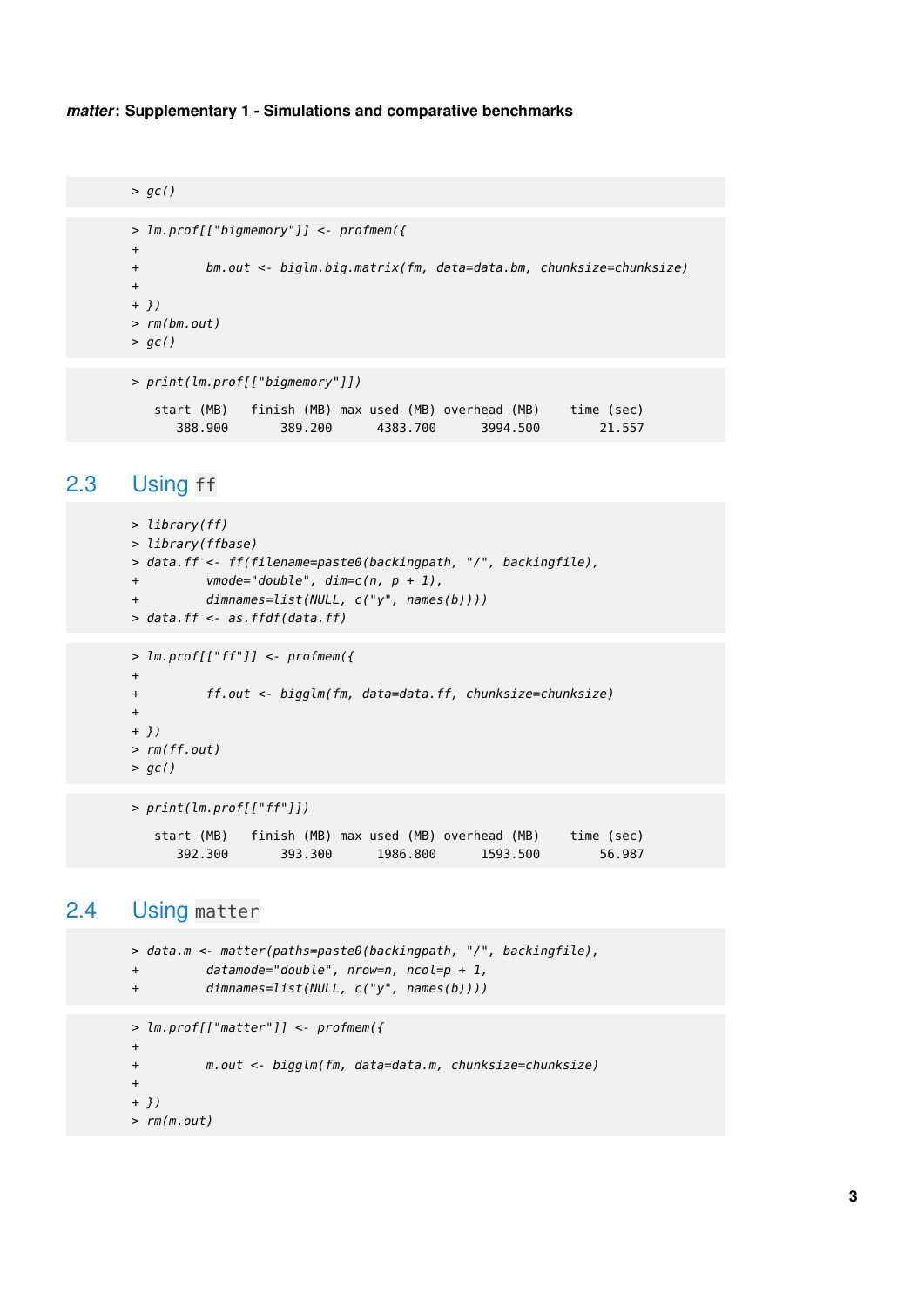$>$  gc()

| print(lm.prof[["matter"]]) > |            |                                         |          |         |            |  |  |
|------------------------------|------------|-----------------------------------------|----------|---------|------------|--|--|
|                              | start (MB) | finish (MB) max used (MB) overhead (MB) |          |         | time (sec) |  |  |
|                              | 393.400    | 393.600                                 | 1054.100 | 660.500 | 47.175     |  |  |

# <span id="page-3-0"></span>3 Principal components analysis

```
> library(irlba)
> set.seed(81216)
> n < -1.5e6> p < -100> data <- matrix(nrow=n, ncol=p)
> for ( i in 1:10 )
+ data[,i] <- (1:n)/n + rnorm(n)
> for ( i in 11:20 )
+ data[,i] <- (n:1)/n + rnorm(n)
> for (i in 21:p)+ data[,i] <- rnorm(n)
> pca.prof <- list()
```
<span id="page-3-1"></span>This again creates a 1.2 GB dataset in memory.

## 3.1 Using base R

First, we demonstrate

```
> pca.prof[["base"]] <- profmem({
+
+ base.out <- svd(data, nu=0, nv=2)
+
+ })
> rm(base.out)
> gc()
> print(pca.prof[["base"]])
```
<span id="page-3-2"></span>

| start (MB) | finish (MB) max used (MB) overhead (MB) |          |          | time (sec) |
|------------|-----------------------------------------|----------|----------|------------|
| 1593.600   | 1593.700                                | 3994.100 | 2400.400 | 66.231     |

### 3.2 Using bigmemory

```
> library(bigalgebra)
```
- > backingfile <- "pca-ex.bin"
- > backingpath <- tempdir()
- > descriptorfile <- "pca-ex.desc"
- > data.bm <- filebacked.big.matrix(nrow=n, ncol=p,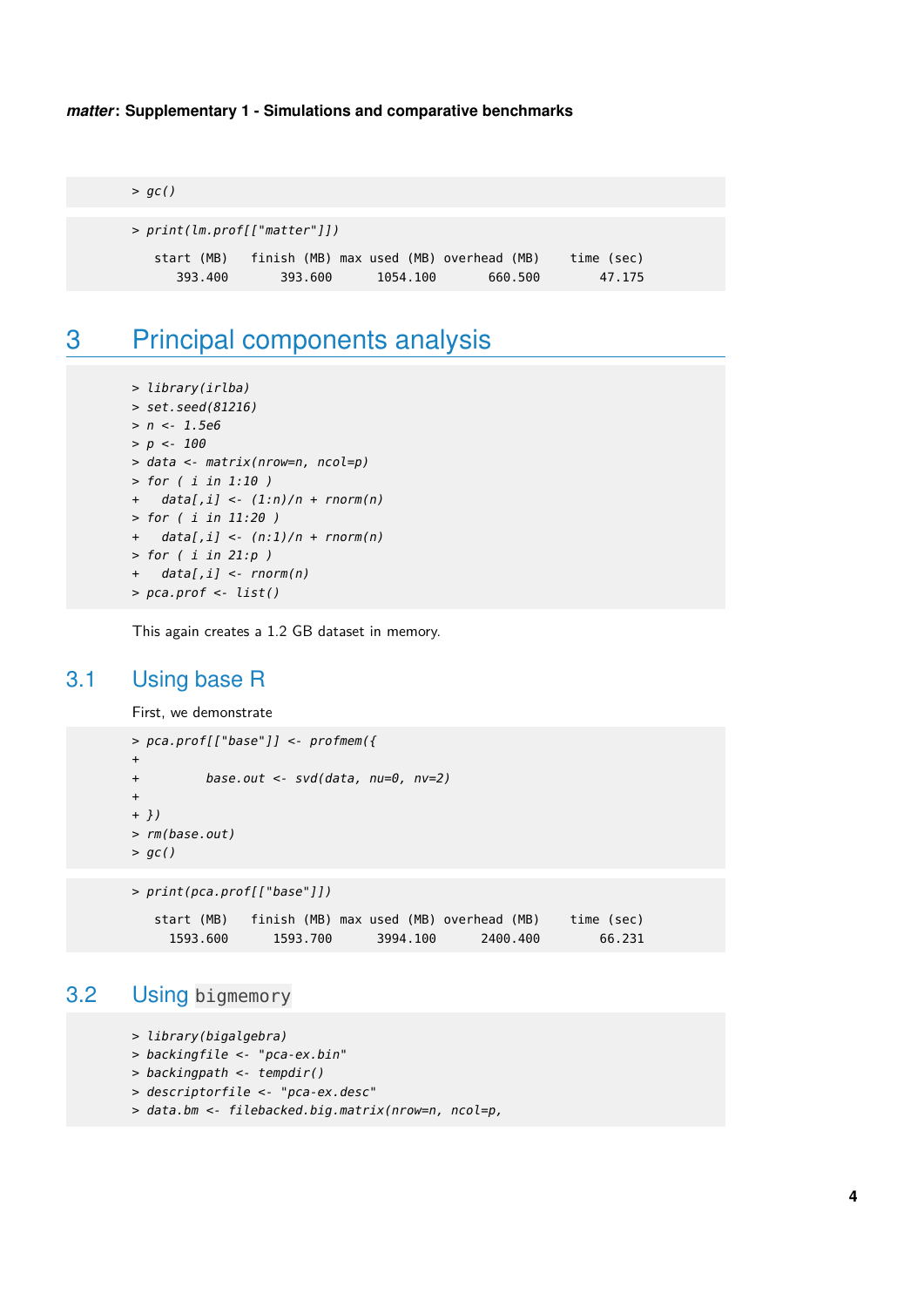```
+ backingfile=backingfile,
+ backingpath=backingpath,
+ descriptorfile=descriptorfile,
+ type="double")
> for ( i in seq_len(ncol(data)) )
+ data.bm[,i] <- data[,i]
> rm(data)
> gc()
> mult.bm <- function(A, B) {
+ if ( is.vector(A) )
+ A \leftarrow t(A)+ if ( is.vector(B) )
+ B \leq -a s.matrix(B)+ cbind((A %*% B)[])
+ }
> pca.prof[["bigmemory"]] <- profmem({
+
+ bm.out <- irlba(data.bm, nu=0, nv=2, mult=mult.bm)
+
+ })
> rm(bm.out)
> gc()
> print(pca.prof[["bigmemory"]])
  start (MB) finish (MB) max used (MB) overhead (MB) time (sec)
     393.900 406.400 3110.000 2703.600 15.391
```

```
3.3 Using ff
```

```
> library(bootSVD)
> data.ff <- ff(filename=paste0(backingpath, "/", backingfile),
+ vmode="double", dim=c(n, p))
> mult.ff <- function(A, B) {
+ if ( is.vector(A) )
+ A \leq t(A)+ if ( is.vector(B) )
+ B \leq -a s.matrix(B)+ cbind(ffmatrixmult(A, B)[])
+ }
> pca.prof[["ff"]] <- profmem({
+
+ ff.out <- irlba(data.ff, nu=0, nv=2, mult=mult.ff)
```

```
> rm(ff.out)
```

```
> gc()
```
+ + })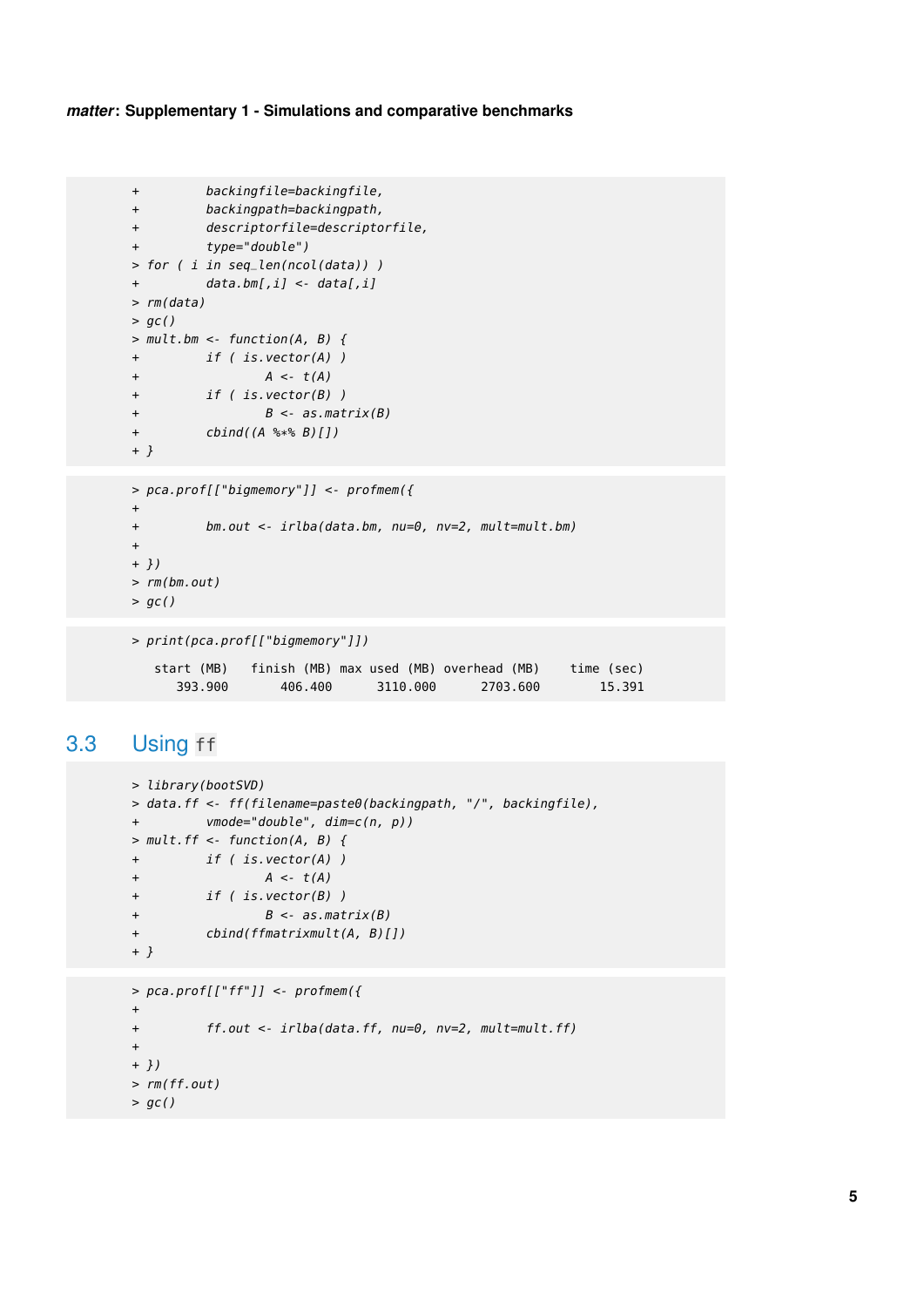<span id="page-5-3"></span>

| Linear regression              |           |               |        | Principle component analysis          |           |               |  |
|--------------------------------|-----------|---------------|--------|---------------------------------------|-----------|---------------|--|
| Method                         | Mem. used | Mem. overhead | Time   | Method                                | Mem. used | Mem. overhead |  |
| $R$ matrices $+$ $\textsf{Im}$ | 7 GB      | 1.4 GB        |        | 33 sec $\parallel$ R matrices $+$ svd | 3.9 GB    | 2.4 GB        |  |
| $bigmemory + biglm$            | 4.4 GB    | 3.9 GB        |        | 21 sec    bigmemory + irlba           | 3.1 GB    | 2.7 GB        |  |
| $\text{ff} + \text{biglm}$     | $1.9$ GB  | $1.6$ GB      |        | 57 sec $\parallel$ ff $+$ irlba       | 1.8 GB    | 1.4 GB        |  |
| $matter + biglm$               | 1 GB      | 660 MB        | 47 sec | $matter + irlba$                      | 890 MB    | 490 MB        |  |

**Table 1: Comparative performance of** *matter* **for linear regression and calculation of the first two principal components on simulated datasets of 1.2 GB** Memory overhead is the maximum memory used during the execution minus the memory in use upon completion.

> print(pca.prof[["ff"]])

<span id="page-5-0"></span>

| start (MB) | finish (MB) max used (MB) overhead (MB) |          |          | time (sec) |
|------------|-----------------------------------------|----------|----------|------------|
| 394.500    | 407.200                                 | 1790.400 | 1383.200 | 130.828    |

## 3.4 Using matter

```
> library(matter)
> data.m <- matter(paths=paste0(backingpath, "/", backingfile),
         datamode="double", nrow=n, ncol=p)
> pca.prof[["matter"]] <- profmem({
+
+ m.out <- irlba(data.m, nu=0, nv=2, fastpath=FALSE)
+
+ })
> rm(m.out)> gc()
> print(pca.prof[["matter"]])
   start (MB) finish (MB) max used (MB) overhead (MB) time (sec)
     395.400 407.400 893.900 486.500 110.884
```
## <span id="page-5-1"></span>4 Summary

<span id="page-5-2"></span>Table [1](#page-5-3) demonstrates that *matter* typically uses less memory than both *bigmemory* and ff. Additionally, it outperforms  $f f$  in speed. The reason for *bigmemory's* superior speed is likely its use of mmap to map the on-disk data to virtual memory. This allows it to perform faster on datasets that can fit into available memory. However, this also uses more memory, because the much of the data ends up being loaded into memory. A comparison on real datasets that are much larger than memory (in the vignette "Supplementary 2 - 3D mass spectrometry imaging case study") demonstrate the matter can be faster than bigmemory on datasets too large to be fully loaded into memory.